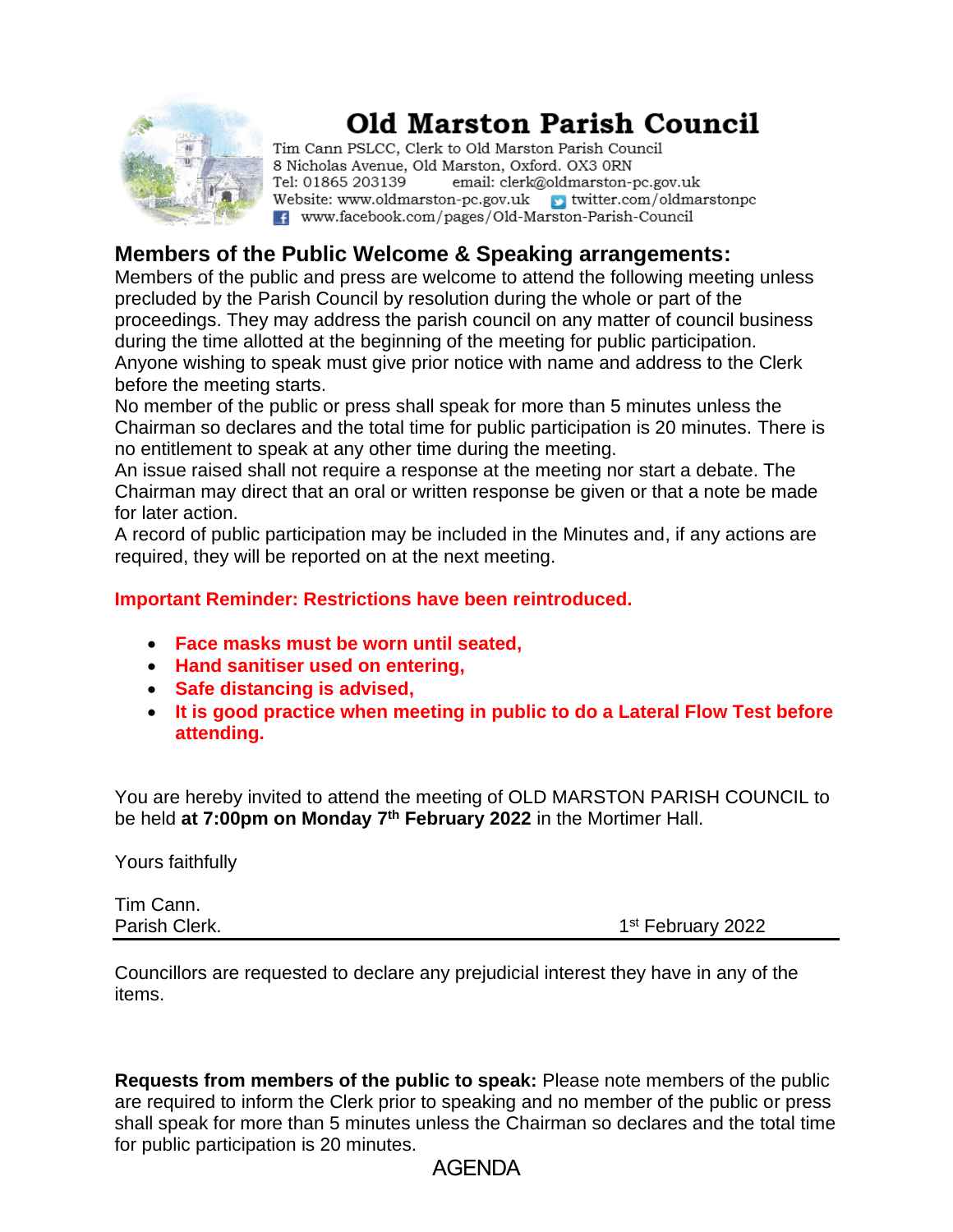- **1. Request if anyone is intending to record the proceedings of the meeting, if so, has any member of the public any objections in being included.**
- **2. Apologies for absence and approval by Council**
- **3. Web Site, Facebook, and other social media.**
- **4. Public, County & City Councillors & Thames Valley Police participation (if any requests received)**
	- **a.** Thames Valley Police
	- **b.** County & City Councillors Report(s)
	- **c.** Public:
- **5. Approval of the Minutes of the meeting held on the 10 th [January](file:///E:/2022/February/MINUTES%20January%202022.docx) 2022**
- **6. Matters arising omitting those for which an agenda heading follows**:-
- **7. Operational Checks:**
	- Weekly operational checks on the defibrillator have been carried out.
	- Weekly operational checks on the play equipment have been carried out.
- 8. Queens Platinum Jubilee: The Queen's Platinum Jubilee celebration on the 2<sup>nd</sup> June 2022.

## **Bunting & Flag(s):**

- Union Jack Square flags 33ft long with 30 square £6.99 Made from 100% woven polyester
- Union Jack Flag 5ft x 3ft £3.49
- Union Jack Triangle Bunting Banner 10m/33ft 25 flags £4.49 18m/60ft 40 flags £4.89, 20m/65ft 50 flags £5.99, 40m/130ft 100 flags £7.99
- The Red Lion & Victoria Arms have both offered to work with the council.
- It has already been decided the Environment Committee to look at tree location around the whole parish for replacing/replanting street trees.
- **9. Planning**:

#### **Applications considered between meetings**: NONE.

#### **Decisions**:

- 21/002637/FUL 1 Lewell Avenue REFUSED
- 21/03153/FUL 42 Arlington Drive APPROVED
- 21/03120/FUL 86 Arlington Drive WITHDRAWN.

#### **Awaiting Decisions**:

- 20/02457/DEL Willow Barn, Oxford Road
- $\bullet$  20/03034/FUL Hill View Farm
- 21/01217/FUL Land West of Mill Lane.
- 21/02580/FUL St Nicholas Caravan Park/Marston Paddock
- 21/02887/FUL 52 Mill Lane
- 21/03294/FUL 56 Marsh Lane
- 21/03100/FUL Land to rear of 1 Cromwell Close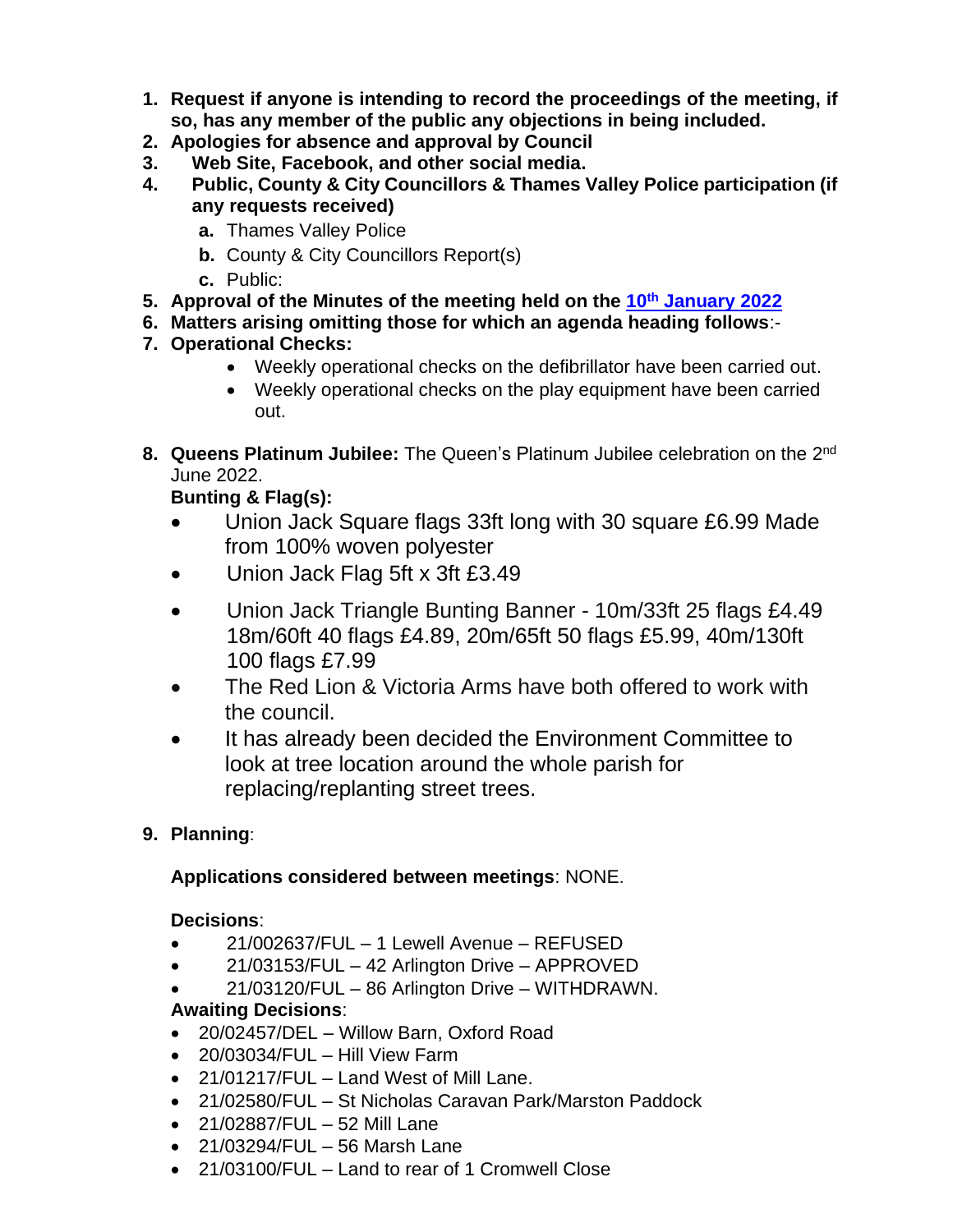$\bullet$  21/03401/FUL – 47 Cherwell Drive

**Applications to be decided**:

- **NONE.**
- **Update on former Jack Russell site**: Work ongoing
- **Update on Land West of Mill Lane –** No further information received.
- **Update on Marston Paddock –** No further information received.
- **Update on Back Lane –** No further information received.

#### **10.Finance:**

| Bank balance as at 03/02/2022 -                             |                                        |
|-------------------------------------------------------------|----------------------------------------|
| Current Account £32,449.41                                  | Business Reserve A/c £3,760.52         |
| Newbury Building Society A/c £86,950.84                     | Skipton Building Society A/c £5,036.09 |
| Petty Cash £179.74                                          | CiL Money £18,189.40 (included in A/c) |
| Unit Trust Account £17,311.93                               |                                        |
| The following accounts to be paid:                          | £ Incl. VAT                            |
| Clerks Pay Including Expenses, Pension, etc. - January 2022 |                                        |
| Andrew Job Plumbing & Heating Ltd (BL Pump)                 | 616.47                                 |
| <b>BGG (Litter Picking December)</b>                        | 72.00                                  |
| Edmead Electrical (Electrical Check on pump)                | 85.00                                  |
| Seiretto (Domain Hosting & Mailboxes)                       | 202.79                                 |
| Dave Hook (Pavilion Wall Repair wind damage)                | 75.00                                  |
| <b>JDP Solutions (November Newsletter)</b>                  | 470.00                                 |
| <b>TOTAL</b>                                                | £2,652.27                              |
| <b>Petty Cash Expenditure:</b>                              | (No expenditure)                       |
| <b>INCOME:</b>                                              |                                        |
| Mr D. Ward (Paddock Rent)                                   | 500.00                                 |
| Abingdon Stone Masons (Ponting Memorial)                    | 250.00                                 |
| Haven Memorials (Witt Memorial)                             | 250.00                                 |
| Newbury Building Society (Interest Added)                   | 475.02                                 |
| TOTAL                                                       | £1,475.02                              |

• Approval of payments.

### **11. Pavilion, Recreation Grounds & Cemetery:**

- **Boults Lane entrance:** with the introduction of the CPZ the area around the barrier may be an attraction to commuter parking. It has been suggested that double yellow line be installed.
- **Suggestion for a sandpit in the Mortimer Hall Recreation Ground play area.**
- **Memorial Requests:**
	- o [Vincenzo Cerundolo](file:///E:/2022/February/Cerundolo.pdf)
	- o [Gilbert William Baker](file:///E:/2022/February/Baker.pdf)
- **12. Climate Change Meeting:** Update. Alistair Morris has sent a [resume](file:///E:/2022/February/Climate%20Meeting%2024%20Jan.docx) of the proceedings of the meeting.
- **13.Mill Lane Allotments Agreement:** The current agreement ends in 2027. The allotment association have asked to start talks of renewing.
- **14.Governance & Administration:**
	- **Staffing & Standards Committee Meeting:** To review the recommendations of the meeting held on the 18<sup>th</sup> [January 2022:](file:///E:/2022/February/S&S%20January%202022.docx)